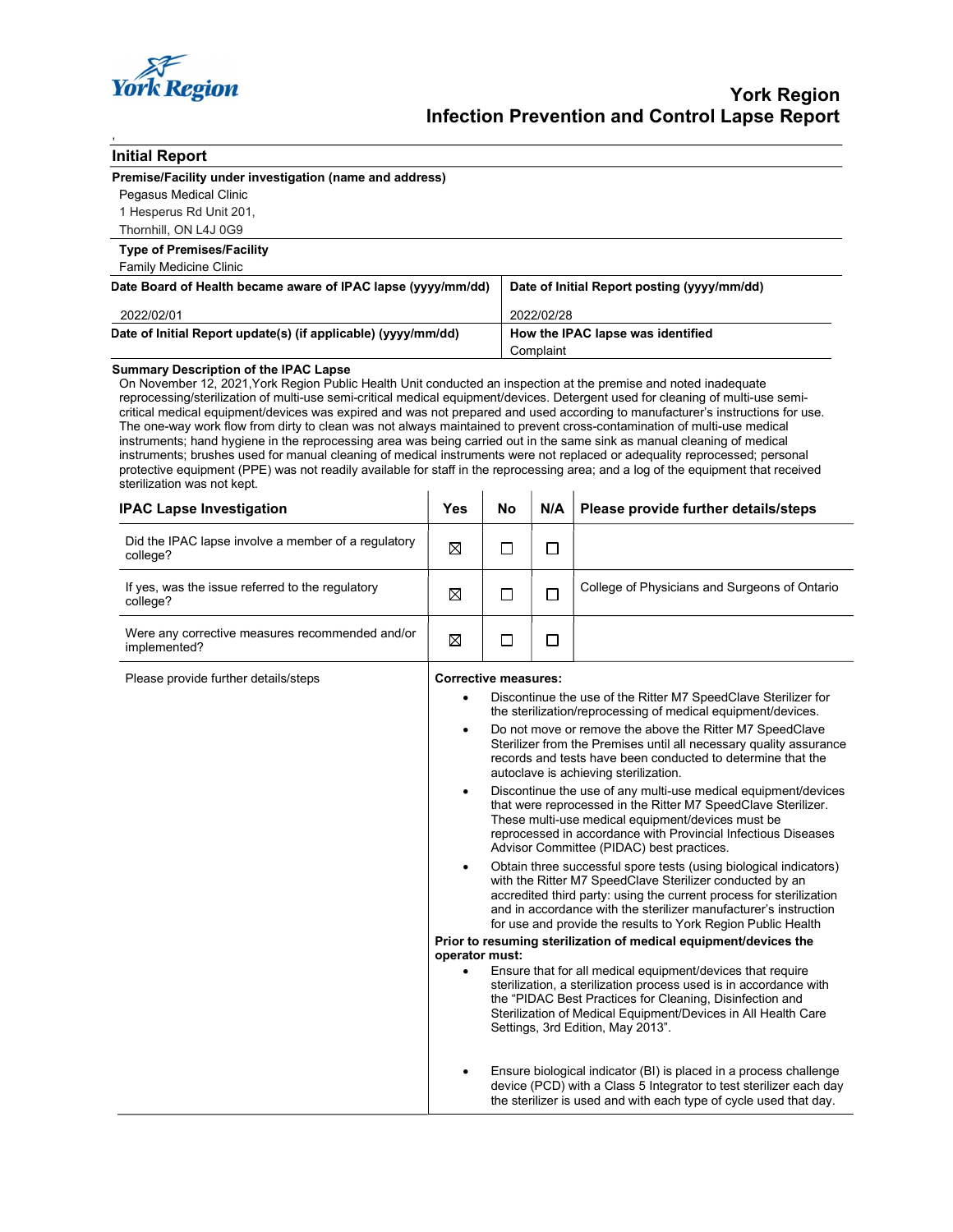

# *York Region* and the second second second second second second second second second second second second second Infection Prevention and Control Lapse Report

| <b>IPAC Lapse Investigation</b> | <b>Yes</b> | No            | N/A                | Please provide further details/steps                                                                                                                                                                                                                                                                                                                                                                                                                                                         |
|---------------------------------|------------|---------------|--------------------|----------------------------------------------------------------------------------------------------------------------------------------------------------------------------------------------------------------------------------------------------------------------------------------------------------------------------------------------------------------------------------------------------------------------------------------------------------------------------------------------|
|                                 | ٠          | results.      |                    | Monitor and ensure a log of test results during sterilization is<br>maintained and reviewed. Information to be recorded for every<br>sterilization load and cycle includes: Load control label (sterilizer<br>number, load number and date of sterilization); Chart/printout of<br>physical parameters of the sterilization cycle; Load contents;<br>Person responsible for the sterilization cycle; Chemical indicator<br>(CI) monitoring results; and Biological indicator (BI) monitoring |
|                                 |            |               | of routine loads.  | Ensure medical equipment/devices are only released when the<br>BI results are available; if quarantine pending BI results is not<br>possible, operator to place a Class 5 or 6 Chemical Integrator in<br>a process challenge device (PCD) within each load and the<br>specific cycle physical parameters are used to justify the release                                                                                                                                                     |
|                                 | ٠          |               | other body fluids. | PPE is available and readily accessible in appropriate sizes in<br>the reprocessing area. PPE (gloves, gown, mask, eye<br>protection) is worn for procedures (e.g., instrument cleaning)<br>that are likely to result in splashes and or sprays of blood or                                                                                                                                                                                                                                  |
|                                 | ٠          | sterilization |                    | Medical equipment/devices are packaged for sterilization in such<br>a way that the steam can move around and through the item(s)<br>and contact all surfaces and according to the MIFU for both the<br>packaging and the medical equipment/devices. Medical<br>equipment/devices are in the unlocked and open position for                                                                                                                                                                   |
|                                 | $\bullet$  |               |                    | Ensure the level of education, training, and certification of staff is<br>based on the volume and complexity of the reprocessing<br>activity, as determined by an organizational risk assessment                                                                                                                                                                                                                                                                                             |
|                                 | ٠          |               |                    | Demonstrate to the satisfaction of the Region's Medical Officer of<br>Health that you are able to deliver sterilization/reprocessing of<br>medical equipment/instruments in a safe manner using<br>acceptable infection control practices.                                                                                                                                                                                                                                                   |

Date any order(s) or directive(s) were issued to the owner/operator (if applicable) (yyyy/mm/dd) 2021/11/12

#### Initial Report Comments and Contact Information

Any additional Comments: (Please do not include any personal information or personal health information)

York Region Public Health provided an inspection report and a verbal order to the premise on November 12, 2021, outlining corrective measures to be implemented. Follow-up written order under the Health Protection and Promotion Act was issued on November 18, 2021. The premise indicated at the time they would use single-use disposable medical equipment/devices. Prior to resuming sterilization of reusable medical equipment/device the operator is to demonstrate to the satisfaction of the Region's Medical Officer of Health that they can deliver sterilization/reprocessing of medical equipment/instruments in a safe manner using acceptable infection control practices.

If you have any further questions, please contact

Health Connection

Telephone Number **Email Address** 

1-800-361-5653 **Health.inspectors@york.ca** 

### Final Report

Date of Final Report posting (yyyy/mm/dd) 2022/02/28

Date any order(s) or directive(s) were issued to the owner/operator (if applicable) (yyyy/mm/dd) 2021/11/12 – verbal order followed by issuance of a writer order on 2021/11/18

Brief description of corrective measures taken